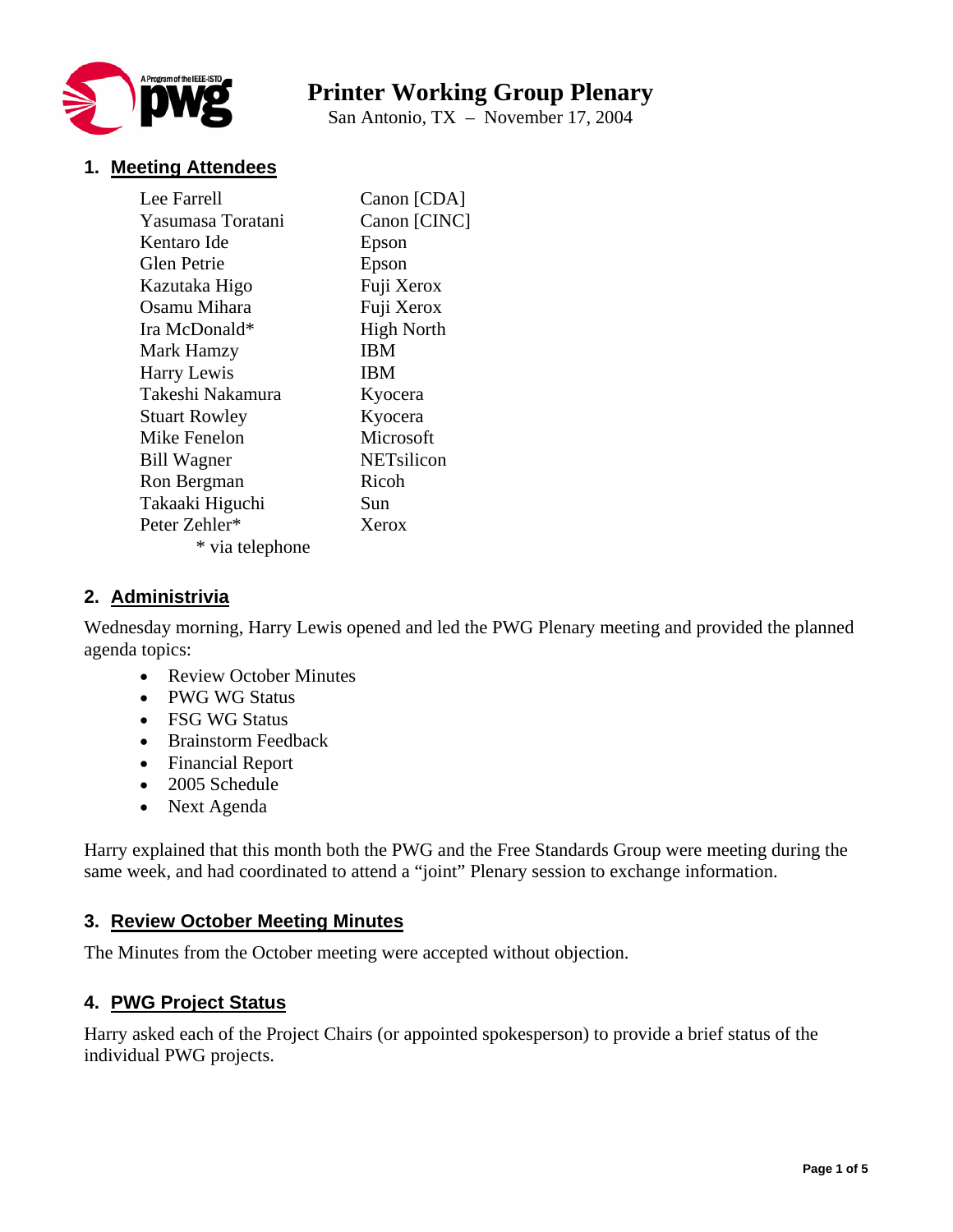## **4.1 Semantic Model**

The Semantic Model is being extended to include the Counter Model being developed for the WIMS activity. Now that the PWG Process document is completed, the process for extending the Semantic Model can be addressed.

## **4.2 Web Imaging Management Services (WIMS)**

Bill Wagner reported that the original WIMS goal was to provide a protocol, an XML schema, and a "management structure" for a Multifunction device. However, there was little interest in creating an MFD MIB. Instead, the group has focused on a "Counter Specification", which is expected to reflect the interesting aspects of an imaging device useful for accounting and fleet management.

The XML schema is estimated at 80-90 percent complete, and the specification document is "close to completion".

Another remaining task is the revision of the Requirements Document.

Bill predicts that the group should be completed with their tasks within six months or so.

## **4.3 PWG Process**

The PWG Process Document has been updated (although the IPR section was not modified.) It has now exited Formal Vote with a vote count of 11 yes, 0 no, and 0 abstain.

## **4.4 MIBs**

Ron Bergman reported that the Universal Printer, Pre- and Postprocessing Interface (UP3i) organization has made several requests for modification of the FIN MIB. The review of their requests shows that several features are already supported, some will need to be added, and some requests are not understood.

The requests will also impact the Counters MIB that is being developed for the WIMS project.

## **4.5 Transform Interface (TFM)**

Harry Lewis mentioned that a Transform Interface strawman proposal has been submitted by Ira McDonald. However, there does not yet appear to be sufficient "critical mass" participation to justify a Working Group.

Until more interest in TFM is identified, the topic will be put "on hold."

## **4.6 Micro Job Ticket (MJT)**

Ira McDonald reported that there has been no obvious interest exhibited in the Micro Job Ticket activity. However, Paul Danbold (Apple) has said that he is still pursuing companies to determine possible interest in the topic. He hopes to report on his efforts some time by the end of the year.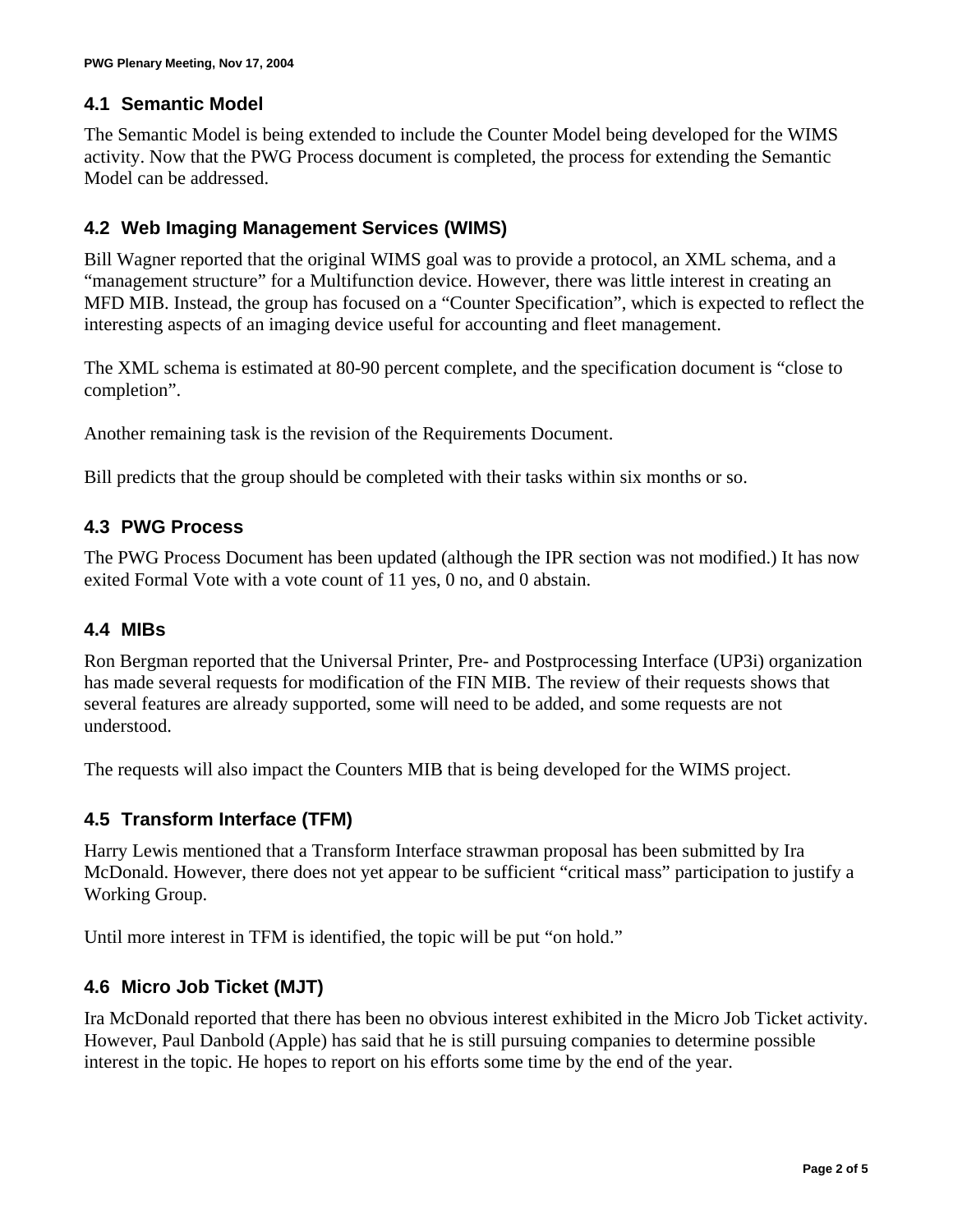## **4.7 Print Services Interface (PSI)**

There was no new status reported on PSI. Final edits still need to occur to incorporate the Last Call comments, but no one has yet accepted this responsibility.

## **4.8 IPP Fax**

There was no new status reported on IPPFax.

# **4.9 Universal Printer Description File (UPDF)**

There was no new status reported on UPDF.

## **4.10 XHTML-Print**

The XHTML-Print activity has transferred to the W3C. The W3C needs interoperable prototype implementations before the specification can proceed to full Recommendation status. Don Wright reported that the Mobile Imaging and Printing Consortium (MIPC) has agreed to adopt the XHTML-Print specification for their efforts.

# **5. FSG WG Status**

Although there was no formal presentation, the following items were provided as the list of ongoing activity in the Free Standards Group:

- JTAPI (version .93 moving to 1.0 in January) \* Job Ticket API
- PAPI (version .91 moving to 1.0 in 1Q 2005)
	- \* Spooler API
	- \* Uses IPP for job submission
- PCMAPI (High-level review)
	- \* Channel manager with status monitor, print I/O and capabilities
- PDAPI
	- \* Printer Driver (raster, vector or both)
- SMAPI
	- \* Status monitor (job and device)
	- \* May roll into PCM
- Architecture team
	- \* Uses cases, reference model

# **6. PWG Brainstorm Feedback**

Harry provided a summary set of bullets of the previous evening's Brainstorm Session:

- Steering Committee to clarify goals, customers, message, and mode of evangelism
	- \* Consider PODi model
	- \* Review/segment business domains to pursue (example: how to get Service Providers' attention with WIMS)
	- $\rightarrow$  Consider writing targeted press article(s)
- Collaborate (not combine) FSG/PWG
- Update (modernize) PWG Web page—but keep it simple
- Plan for reduced face-to-face activity in 2005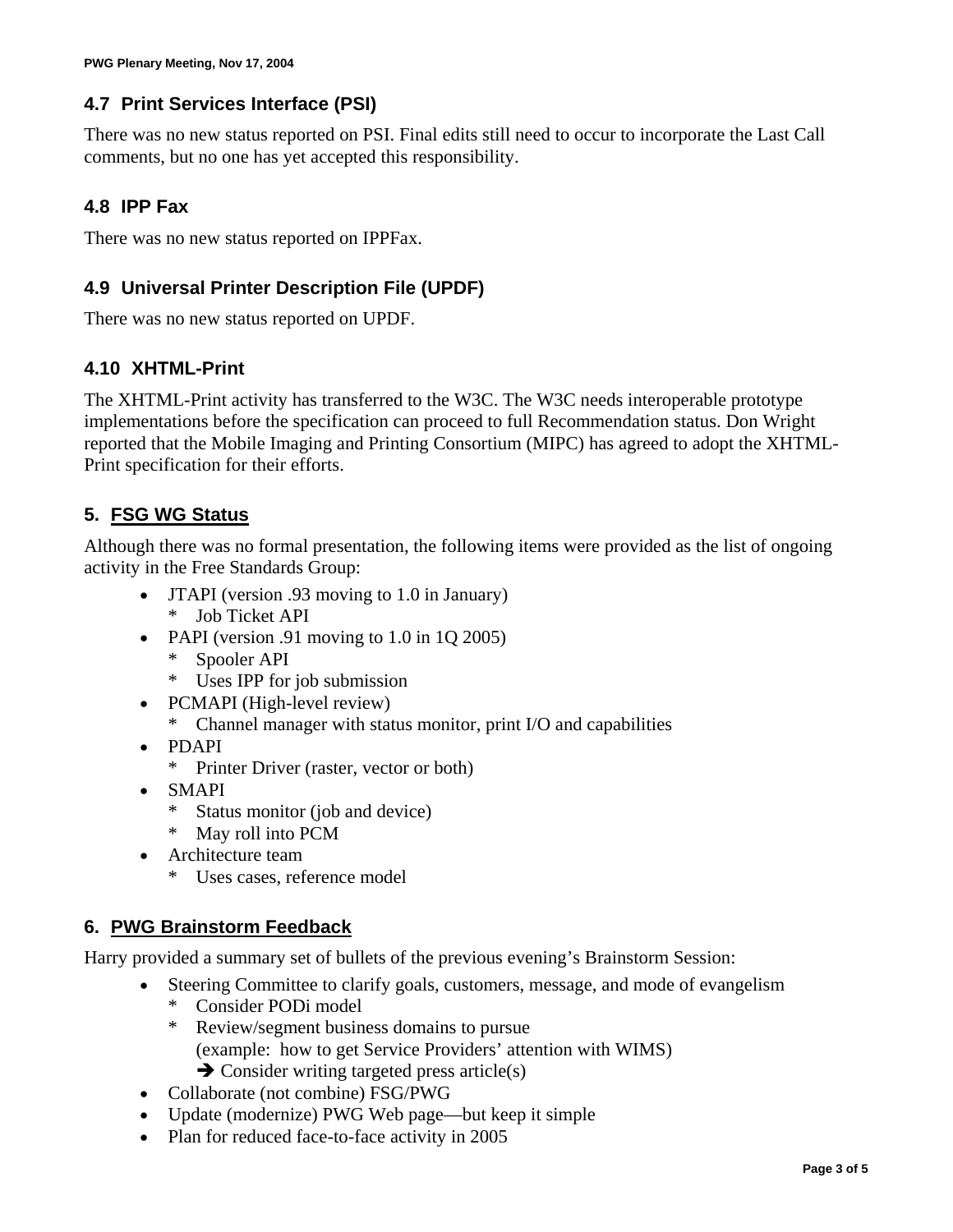## **7. Financial Report**

There was no financial report to show the group. Ami Patel has left the ISTO, and evidently, no one at the ISTO has been assigned her responsibilities yet.

Harry reminded the attendees that next year's PWG membership fee will be raised to \$1500. The membership fee will be due in Dec 2004. The ISTO-IEEE office should be sending out invoices soon. Currently, there are 30 companies that are members in good standing.

#### **8. 2005 Meeting Schedule**

The following calendar dates were considered for PWG 2005 meetings:

| <b>Jan 10-14</b> | <b>Portland, OR</b>    |
|------------------|------------------------|
| Feb 21-25        | Tampa, FL              |
| <b>Apr 11-15</b> | <b>Tokyo</b> , Japan   |
| May 16-20        | Toronto                |
| <b>Jul 11-15</b> | San Jose, CA           |
| Sep 12-16        | Piscataway, NJ         |
| <b>Oct 24-28</b> | <b>New Orleans, LA</b> |
| Dec 12-16        | San Diego, CA          |
|                  |                        |

Harry noted that the above dates will be used by the IEEE P2600 Hardcopy Security group for their meetings next year. The PWG will tentatively plan only to attend the January, April, July, and October meetings—but will consider the other dates as opportunities for additional meetings if needed.

## **9. January Agenda**

Harry proposed a [tentative] meeting agenda for the week of Jan 10-14:

- Monday
	- \* WIMS
	- \* Counters Semantic Model
- Tuesday
	- \* Plenary
	- \* Micro Job Ticket
	- \* Transforms
	- \* Semantic Model Process
- Wednesday
	- \* TCG Hardcopy security
- Thursday/Friday
	- \* IEEE P2600 Hardcopy Device & Systems Security

#### **10. Microsoft Proposal for Network Card Support**

Mike Fenelon proposed a new method for supporting new devices.

He explained that the current method used is not convenient for easy support of new network card types. It requires an Administrator to do too much manual work—until the next O/S revision is available.